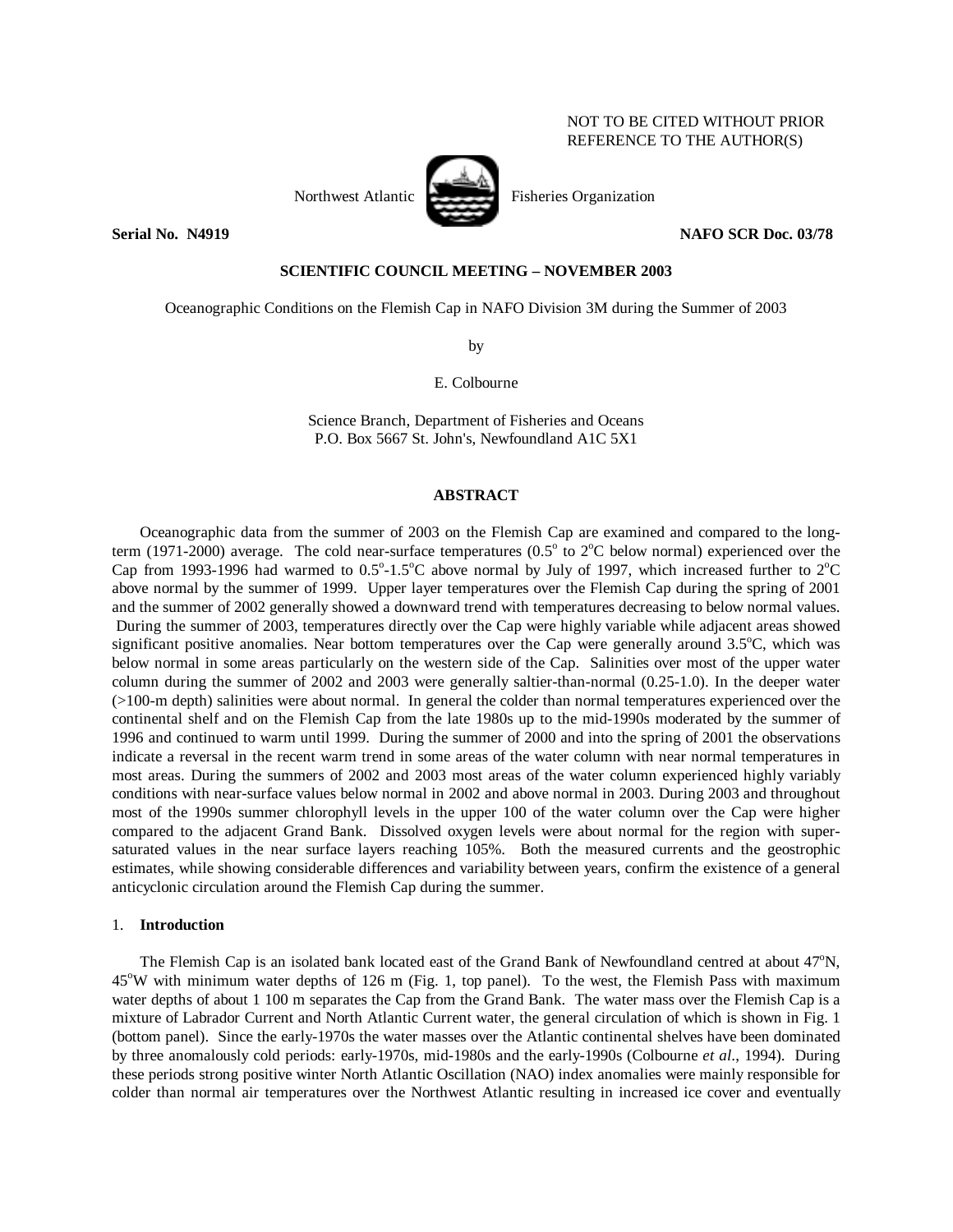colder and fresher than normal oceanographic conditions over the continental shelf of Atlantic Canada (Drinkwater, 1996). An examination of the time series of historical temperature data from the Flemish Cap indicated similar conditions existed on the Flemish Cap. During the mid-1990s however, the ocean climate in this region returned to more normal like conditions and by the late-1990s ocean temperatures in many areas reached record highs (Colbourne, 1999, 2000, 2003).

 Keeley (1981) published monthly mean temperature and salinity data from 1910-1980 along the standard Flemish Cap Section (Fig. 1). Drinkwater and Trites (1986) published spatially averaged temperature and salinity from all available bottle data from 1 910 to 1 982 over the Flemish Cap area. Numerous reviews and studies of the physical oceanography around the Flemish Cap were conducted during the Flemish Cap Project of the late-1970s and early-1980s (Hays *et al*., 1978, Bailey 1982, Akenhead 1981). More recent reviews of oceanographic conditions in the region compared 1993 and 1995-2002 observations with the long-term mean and also presented time series of temperature and salinity anomalies at various depths around the Cap (Colbourne 1993, 1995, 1996, 1997, 1998a, 1998b, 1999, 2000, 2001, 2002). Stein (1996) summarised the most recent studies of oceanographic conditions on the Flemish Cap. Additionally, Cervifio and Prego (1996), Garabana *et al*. (2000), Lopez (2001) and Cabanas (2002, 2003) have presented hydrographic conditions on the Flemish Cap in July from fisheries research surveys conducted by the European Union. This manuscript presents an update to these studies by including data up to the summer of 2003 and represents the eleventh such review of oceanographic conditions on and around the Flemish Cap in support of the annual shrimp assessment for NAFO Div. 3M.

 This report describes oceanographic variability on the Flemish Cap during the summer of 2003 with a comparison to the long-term mean, based on all available historical data. The normal has been defined as the 30 year period from 1971-2000. The 2003 observations were made by Canada's Department of Fisheries and Oceans oceanographic survey during the summer of 2003. During these surveys oceanographic observations were made along the standard NAFO Flemish Cap section at  $47^{\circ}$  N latitude (Fig. 1, top panel). Physical oceanographic measurements included vertical profiles of temperature, salinity, chlorophyll, dissolved oxygen and ocean currents.

## *1. Average Temperature and Salinity*

Vertical distributions of the temperature and salinity fields over the Flemish Cap along  $47^{\circ}$  N averaged over the period of July 9 to August 6 based on all available historical data from 1971-2000 are shown in Fig. 2. These dates were chosen to span a one-month period centred on the 2003 observations. No other attempts were made to adjust the mean for possible temporal biasing arising from variations in the number of observations within the time interval.

The average surface temperature for this time period ranges from  $9^{\circ}$ -10 $^{\circ}$ C on the Flemish Pass side of the Cap, to  $10^{\circ}$  -11<sup>o</sup>C over the Cap and to the east of the Cap (Fig. 2, upper panel). In the depth range of 50-150 m temperatures range from  $2^{\circ}$ -3<sup>o</sup>C on the Flemish Pass side of the Cap to  $3^{\circ}$ -4<sup>o</sup>C over the Cap and  $3^{\circ}$ -6<sup>o</sup>C to the east of the Cap. Deeper water temperatures  $(>200 \text{ m})$  in the Pass range from  $3^{\circ}$ -4 $^{\circ}$ C. Bottom temperatures over the Cap and on the eastern slopes of the Cap generally range from  $3.5^{\circ}$  to  $4^{\circ}$ C. The corresponding average surface salinities (Fig. 2, bottom panel) range from less than 33.25 in the Flemish Pass to about 33.5-33.75 over the Cap and eastward of the Cap. Near bottom, over the Cap, in water depths of 150 to 300-m salinities range from 34.5 to 34.75. In general, cold sub-surface and relatively fresh surface water from the Newfoundland Shelf normally influences the water mass characteristics over most of the Flemish Cap.

# 2. **2003 Temperature and Salinity**

 Surface temperatures over the Flemish Cap during the summer of 2003 (Fig. 3, top panel) ranged from about 10°-12°C, which were generally above normal in most areas, by up to 3°C on the Flemish Pass side of the Cap and by up to 4<sup>o</sup>C to the east of the Cap (Fig. 3, bottom panel). Near-bottom temperatures over the Cap were generally around 3.5°C, which was below normal, particularly on the western side of the Cap in the range of 200-300 m. Below the surface layer, intermediate depth waters were above normal across most of the region, except for directly over the Cap where they were variable. The edge of the cold intermediate waters with temperatures  $\langle 2^{\circ}$ C from the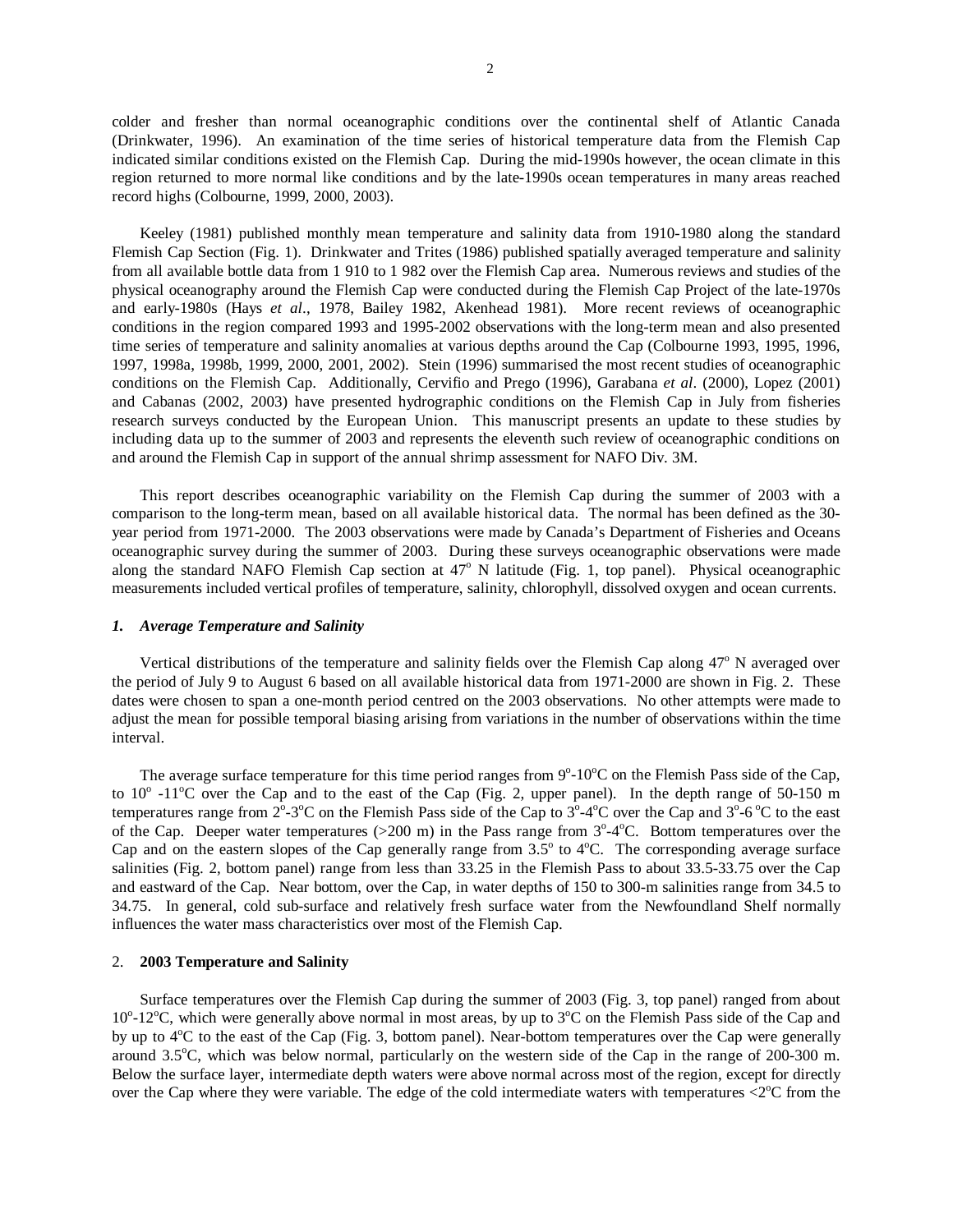Newfoundland Shelf were present in the Flemish Pass during July of 2003. The most significant anomaly observed during the summer 2003 survey was the very warm water associated with the North Atlantic Current to the east of the Cap. This circulation feature appeared to lie much further to the east resulting in temperatures near  $15^{\circ}$ C at the surface and values >10°C at 300 m depth. As a result temperature anomalies in this region were as high as  $8^\circ$ -9<sup>o</sup>C above normal.

 Surface salinities observed during the summer of 2003 (Fig. 4, top panel) show values ranging from <34 over the Flemish Pass to between 34.25-34.5 over the Cap. Salinities near bottom over the Cap in water depths around 150 m were generally >34.5 and >34.75 below 250 m depth. In general these values were above the long-term mean in the upper 100-m of the water column by up to 1 unit in some areas. Near bottom values in water depths of 150-500 m were near the long-term mean. Again the most significant anomaly observed in the salinity field during the summer 2003 survey was the saltier water associated with the North Atlantic Current to the east of the Cap. Salinities in this area were  $>35.5$ , resulting in salinity anomalies as high as 1.25 above the long-term mean (Fig. 4, bottom panel).

## 4. **Long-Term Trends in Temperature and Salinity**

The time series of annual temperature anomalies in the upper water column on the Flemish Cap (Fig. 5, left panels) are characterised by three major cold periods and two warm periods. Colder-than-normal temperatures occurred during most of the 1970s, mid-1980s and the late-1980s to the mid-1990s, with warmer-than-normal conditions during most of the 1960s and late-1990s. The cold period beginning around 1971 continued until about 1977. From 1978 to 1984 temperature anomalies showed a high degree of variability in the upper water column with a tendency towards positive anomalies. By 1985 in the top 100-m of the water column negative temperature anomalies had returned. This cold period moderated briefly in 1987-88 but returned again by 1989 and continued until the mid-1990s. From 1995 to 1998 temperatures moderated and remained above normal during the summer of 1999 in the depth range from 0 to 150-m. During 2000 and 2001 temperatures decreased significantly over 1999 values but remained near normal at 150 m and slightly above normal at shallower depths. Near surface temperatures during 2003 were above normal, an increase over the below normal values observed in 2002. Temperatures at 100-m depth during both 2002 and 2003 were about the same, slightly above normal, while nearbottom temperature (150 m) increased slightly during 2003. In general, these conditions are very similar to those observed on the Newfoundland Shelf during the same period (Colbourne and Foote, 2000).

The time series of annual salinity anomalies (Fig. 5, right panels) show fresher-than-normal conditions during the mid-1970s and mid-1980s in the upper 100 m of the water column, with peak amplitudes reaching 0.9 below normal. In general, the magnitude of the salinity anomalies decreases with increasing depth. The trend in salinity values during the early-1990s was mostly below normal until 1995 from the surface to about 100-m depth. From 1996 to 1998 salinities were generally above normal. During 1999-2000 salinities were near the long-term average on the Flemish Cap but increased to above normal during 2001-2002. Upper layer salinities during 2003 increased to some of the highest values observed in the time series. In general, temperature anomalies are very similar to those at Station 27 and elsewhere on the continental shelf over similar depth ranges (Colbourne, 1998b). It should be noted however, that unlike the time series of anomalies from fixed points (e.g. Station 27), these anomalies are based on data collected over a larger geographical area and therefore may exhibit variability due to spatial differences in the monthly estimates. In addition, the annual values may be based on only a few monthly estimates for the year. Therefore caution should be used when interpreting short time scale features of these series. The long-term trends however, generally show real features.

# 5.**2003 Chlorophyll and Dissolved Oxygen**

 The vertical distribution of dissolved oxygen saturation during the summer of 2003 along the standard NAFO section across the Grand Bank and the Flemish Cap is shown in Fig. 6. These data were collected in conjunction with the temperature and salinity data using a SBE-43 type polarographic element dissolved oxygen sensor interfaced to a Seabird-911 CTD system. The oxygen sensor was factory calibrated at zero and air-saturated water oxygen levels and also field calibrated by taking water samples at standard depths. The oxygen levels of the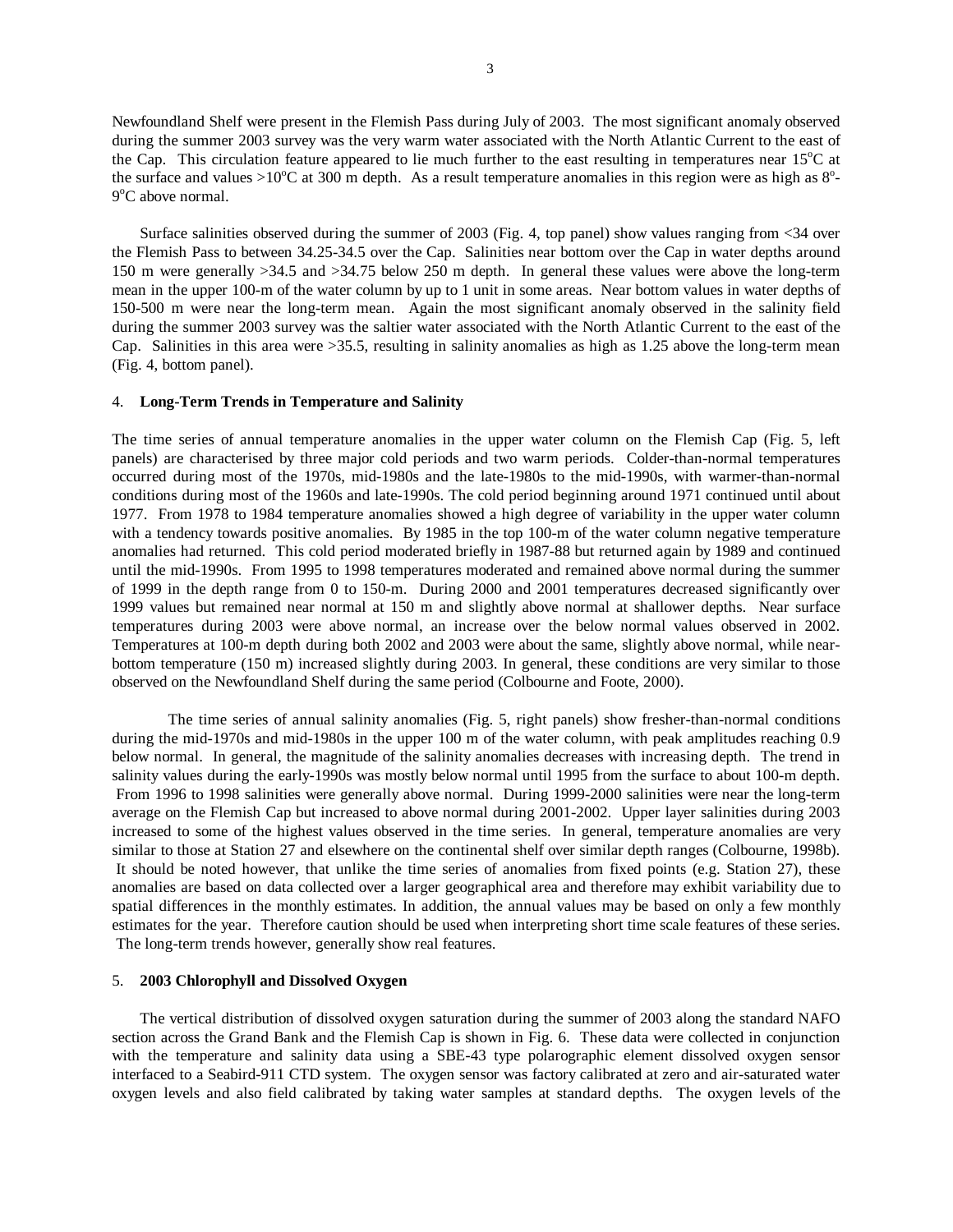samples were determined by semi-automated analytical chemistry using a modified Winkler titration technique. The sensor readings were then corrected by using least-squares fit (slope 0.98, intercept 0.12) of the titration measurements to the electronic sensor measurements. Over the Flemish Cap dissolved oxygen saturation levels during the summer of 2003 ranged from 100-105% from the surface to about 40-m depth (Fig. 6). From 50-100 m depth, saturation values decreased from 100% to 90% and near bottom values were generally around 90% saturation. In general oxygen levels observed along this section are similar to that observed during most of the 1990s and are typical for this region.

 The vertical distribution of relative chlorophyll concentrations for the summer of 2003 across the Grand Bank and the Flemish Cap is shown in Fig. 7. These data were collected in conjunction with the temperature and salinity data using a fluorometer interfaced to a Seabird-911 CTD system. No field calibrations were applied to the chlorophyll values presented here. The chlorophyll concentrations were generally low over the Grand Bank but somewhat higher over the Flemish Cap. Maximum chlorophyll values over the Cap were confined to the surface layer of about 75-m thick (Fig. 7). The higher chlorophyll values over the Flemish Cap appear to extend into midsummer and may indicate an extended offshore plankton bloom relative to the Newfoundland Shelf areas (Colbourne, 2000).

#### 6. **Circulation**

 The general circulation in the vicinity of the Flemish Cap consists of the offshore branch of the Labrador Current which flows through the Flemish Pass on the Grand Bank side of the continental slope and a jet that flows to the east, north of the Cap, which then flows southward. To the south, the Gulf Stream flows to the northeast merging with the Labrador Current to form the North Atlantic Current (Fig. 1, bottom panel). In the absence of strong wind forcing (mainly summer) the circulation over the Flemish Cap is dominated by a topographically induced anticyclonic gyre over the central portion of the bank (Kudlo *et al*., 1984, Ross, 1981). The stability of this circulation pattern may influence the retention of ichthyoplankton on the bank and is probably a factor in determining the year-class strength of various fish and invertebrate species, such as cod, redfish and shrimp (Kudlo and Borovkov, 1977; Kudlo and Boytsov, 1979).

 The anticyclonic motion of the water mass around the Flemish Cap was first described by Kudlo and Burmakin (1972), Kudlo and Borovkov (1975) and Kudlo *et al.* (1984) using geostrophic currents estimated from density measurements. Gil *et al.* (2002) and Colbourne and Foote (2000) provided additional analysis based on more recent data. The geostrophic currents perpendicular to the 47°N section calculated from the density data collected during the summer of 2002 and 2003 are shown in Fig. 8 and 10. These estimates, which are referenced to 300 m, or the bottom, in water depths <300 m, show some of the well-known features of the circulation. The strong baroclinic component of the offshore branch of the Labrador Current west of the Flemish Pass and the northward flowing water of the North Atlantic Current east of the Cap are evident. The current estimates over the Cap itself show evidence of anticyclonic circulation with northward flowing water to the west and southward flow on eastern side of the Cap. The northward component on the western side of the Cap during 2002 however appears much weaker than that observed during the summers of 1999, 2000 and 2003 (Colbourne, 2000).

 During most oceanographic surveys of the 1990s and up to 2003 ocean currents around the Flemish Cap area were measured with hull-mounted 150 kHz RDI acoustic Doppler current profilers (ADCPs) at a spatial resolution of 4 m vertically by approximately 1.5 km horizontally. Measurements were restricted to water depths <500 m where bottom referencing was possible. The useful range of the ADCP current measurements during these surveys was about 10 to 300-m depth. The circulation around the Flemish Cap determined from these measurements was predominately anticyclonic in all surveys since 1993, with typical re-circulation times ranging from 50 to 70 days. Vertical cross-sections of the north-south currents over the Flemish Cap during July of 2002 and 2003 along 47°N latitude from the ADCP measurements are displayed in Fig. 9 and 11. These measurements show a northward component with speeds ranging from 5 to 20 cm/s over the western portion of the Cap in the Flemish Pass area and over the Cap in water depths >50-m depth. In the surface layer and east of the Cap currents were generally southward with speeds ranging from 5 to 20 cm/s. In general, the details of the circulation patterns measured with ADCPs differ significantly from the geostrophic estimates, thus showing the potential importance of wind driven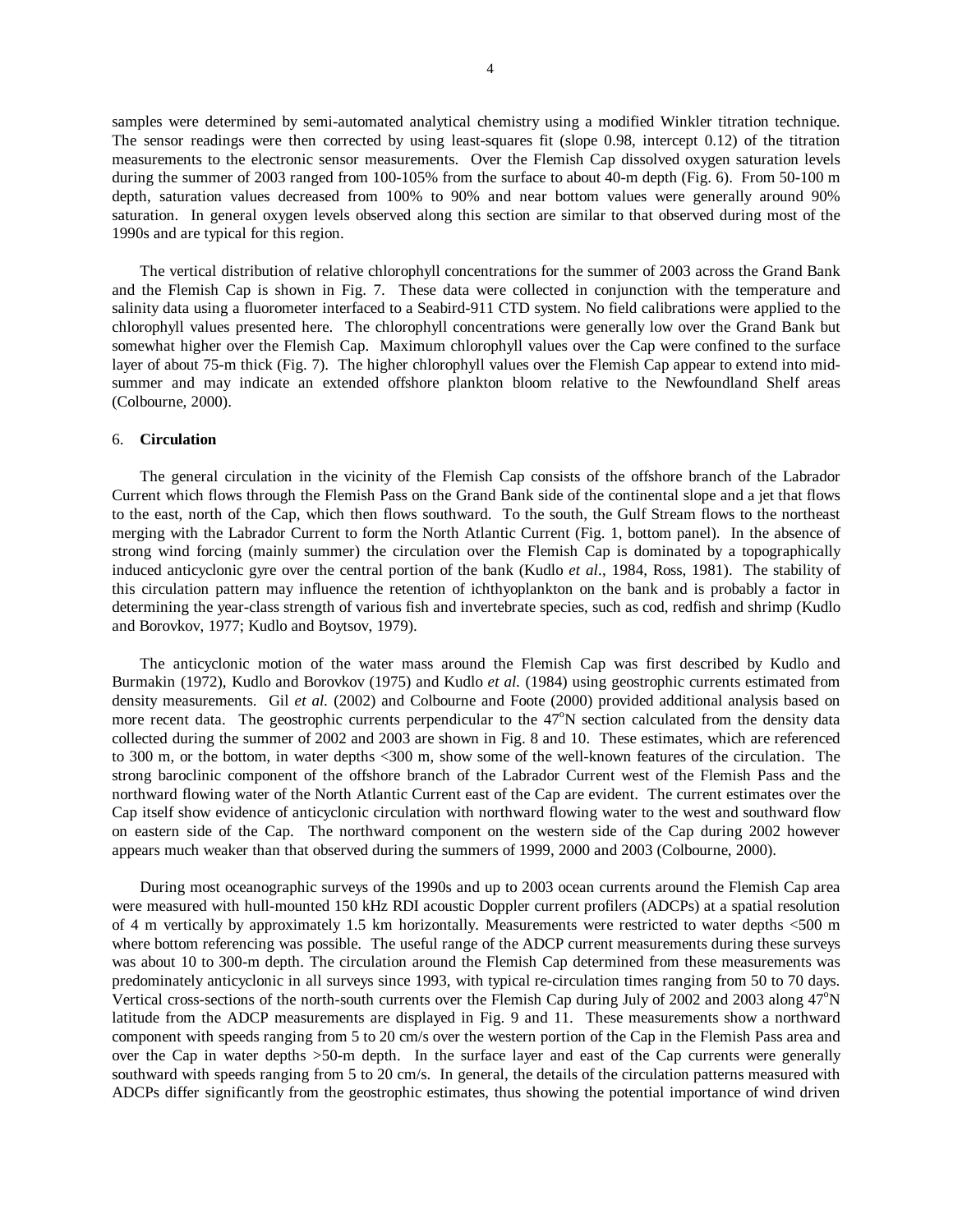and tidal currents. Finally, both the measured currents and the geostrophic estimates while showing considerable variability between years, nevertheless show similar features in the overall circulation pattern confirming the existence of anticyclonic circulation around the Flemish Cap during the summer.

#### **Acknowledgements**

 I thank J. Craig, C. Fitzpatrick, P. Stead, W. Bailey, C. Bromley and D. Senciall of the oceanography section at the Canadian Northwest Atlantic Fisheries Centre for data collection and processing and for computer software support. I would also like to thank the captain and crew of the CCGS Teleost for field support and to the many scientists whom over the years have contributed to the national database.

#### **References**

- AKENHEAD, S. 1981. Local sea-surface temperature and salinity on the Flemish Cap. *NAFO SCR Doc*., 87/66, Ser. No. N426, 20 p.
- BAILEY, W.B. 1982. A time-series of sea-surface temperature on the Flemish Cap, 1962-81. *NAFO SCR Doc*., 82/4, Ser. No. N489, 7 p.
- CABANAS, J. M. 2002. Hydrographic conditions on the Flemish Cap in July 2001. *NAFO SCR Doc*., 02/25, Ser. No. N4631, 10 p.
- CABANAS, J. M. 2003. Hydrographic conditions on the Flemish Cap in July 2002. *NAFO SCR Doc*., 03/32, Ser. No. N4848, 9 p.
- CERVIFIO, S. and R. PREGO. 1996. Hydrographic conditions on the Flemish Cap in July 1996. *NAFO SCR Doc*., 97/17, Ser. No. N2847, 13 p.
- COLBOURNE, E.B. S. NARAYANAN, and S. PRINSENBERG. 1994. Climate change and environment conditions in the Northwest Atlantic during the period 1970-1993. *ICES Mar. Sci. Symp*., **198**: 311-322.
- COLBOURNE, E. B., and K. D. FOOTE. 2000. Variability of the stratification and circulation on the Flemish Cap.during the decades of the 1950s-1990s. *J. Northw. Atl. Fish Sci*., **26**: 103-122.
- COLBOURNE, E. B. 1993. Oceanographic conditions on the Flemish Cap during the summer of 1993, with comparisons to the long-term average. *NAFO SCR Doc*., 93/107, Ser. No. N2300, 36 p.
- COLBOURNE, E. B. 1995. Oceanographic conditions on the Flemish Cap during the summer 1995, with comparisons to the 1961-1990 average. *NAFO SCR Doc*., 95/102, Ser. No. N2625, 12 p.
- COLBOURNE, E. B. 1996. Oceanographic conditions on the Flemish Cap during the summer 1996, with comparisons to the previous year and the 1961-1990 average. *NAFO SCR Doc*., 96/87, Ser. No. N2770, 12 p.
- COLBOURNE, E. B. 1997. Oceanographic conditions on the Flemish Cap during the summer 1997, with comparisons to the previous year and the 1961-1990 average. *NAFO SCR Doc*., 97/84, Ser. No. N2930, 15 p.
- COLBOURNE, E. B. 1998a. Oceanographic conditions on the Flemish Cap during the summer 1998, with comparisons to the previous year and the 1961-1990 Average. *NAFO SCR Doc*., 98/86, Ser. No. N3087, 16 p.
- COLBOURNE, E. B. and K. D. FOOTE. 1998b. Oceanographic variability on the Flemish Cap. *NAFO SCR Doc*., 98/35, Ser. No. N3022, 56 p.
- COLBOURNE, E. B. 1999. Oceanographic conditions on the Flemish Cap during the summer 1999, with comparisons to the previous year and the 1961-1990 average. *NAFO SCR Doc*. 99/101, Ser. No. N4180, 18 p.
- COLBOURNE, E. B. 2000. Oceanographic conditions on the Flemish Cap during the summer 2000, with comparisons to the previous year and the 1961-1990 average. *NAFO SCR Doc*., 00/73, Ser. No. N4330, 19 p.
- COLBOURNE, E. B. 2001. Oceanographic conditions on the Flemish Cap during the spring of 2001, with comparisons to the previous year and the 1971-2000 average. *NAFO SCR Doc*., 01/, Ser. No. N4330, 19 p.
- COLBOURNE, E. B. 2002. Oceanographic conditions on the Flemish Cap in NAFO Division 3M during the summer of 2002. *NAFO SCR Doc*., 02/152, Ser. No. N4781, 14 p.
- COLBOURNE, E. B. 2003. Physical Oceanographic Conditions on the Newfoundland and Labrador Shelves during 2002. *Canadian Science Advisory Secretariat Research Doc*., 2003/23, 56 p.
- DRINKWATER, K. F. and R. W. TRITES. 1986. Monthly means of temperature and salinity in the Grand Banks region. *Can. Tech. Rep. Fish. Aquat. Sci*., **1450**: iv+111 p.
- DRINKWATER, K. F. 1996. Climate and oceanographic variability in the Northwest Atlantic during the 1980s and early-1990s. *J. Northw. Atl. Fish. Sci*., **18**: 77-97.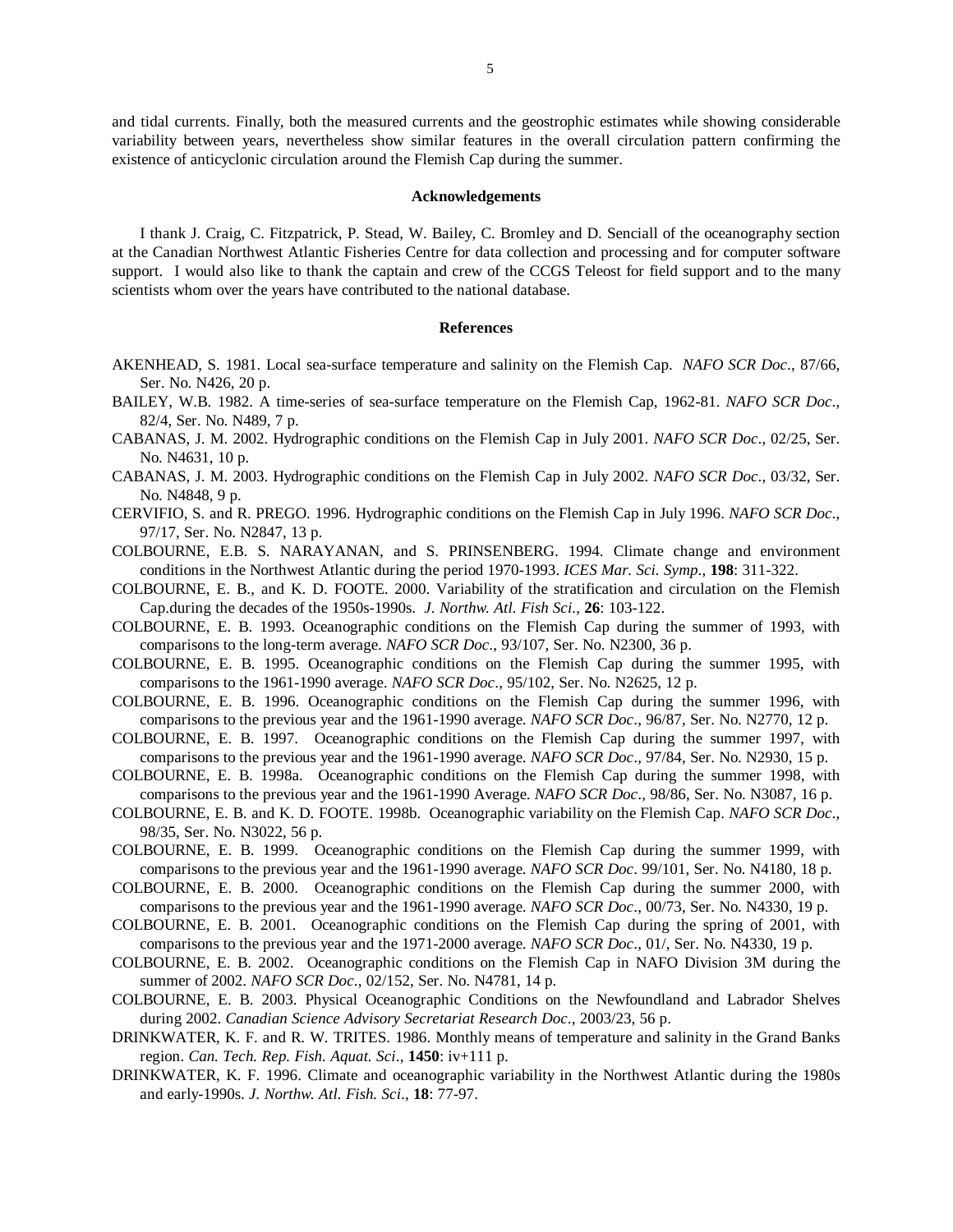- GARABANA, D., J. GIL and R. SANCHEZ. 2000. Hydrographic conditions on the Flemish Cap in July 1999 and comparison with those observed in previous years. *NAFO SCR Doc*., 00/08, Ser. No. N4227, 13 p.
- GIL, J., R. SÁNCHEZ, S. CERVIÑO and D. GARABANA. 2002. Geostrophic Circulation and Heat Flux across the Flemish Cap, 1988-2000. *NAFO SCR Doc*. 02/37, Ser. No. N4648, 26 p.
- HAYS, R. M., D.G. MOUNTAIN and T.C. WOLFORD. 1978. Physical oceanography and the abiotic influence on cod recruitment in the Flemish Cap region. *ICNAF Res. Doc*., 77/54, Ser. No. 5107, 33 p.
- KEELEY, J.R. 1981. Mean conditions of potential temperature and salinity along the standard Flemish Cap Section. *Mar. Environ. Data Serv. Tech. Rep*., No. **9**: 148 pp.
- KUDLO, B.P. V.A. BOROVKOV and N.G. SAPRONETSKAYA. 1984. Water circulation patterns on the Flemish Cap from observations in 1977-82. *NAFO Sci. Coun. Studies*, **7**: 27-37.
- KUDLO, B.P. and V.V. BURMAKIN. 1972. Water circulation in the South Labrador and Newfoundland areas in 1970-71. *ICNAF Redbook*, **1972** (iii): 22-33.
- KUDLO, B.P. and V. A. BOROVKOV. 1975. Circulation of waters in the ICNAF area in 1973-1974. *ICNAF Res. Doc*., No. 79, Serial No. 3506, 12 p.
- KUDLO, B.P. and V.A. BOROVKOV. 1977. Hydrological regime of the Labrador Current and reproduction of commercial fishes. Syezd Sovetskikh Okeanologov, Tezisy Dokladov, Moskva vyp. ii: 33-134.
- KUDLO, B.P. and V. D. BOYTSOV. 1979. The effect of water dynamics on year-class strength of cod on Flemish Cap. *ICNAF Sel. Papers*, **5**: 7-9.
- LOPEZ, SANTIAGO CERVINO, 2001. Hydrographic conditions on the Flemish Cap in July 2000. *NAFO SCR Doc*., 01/24, Ser. No. N4395, 10 p.
- ROSS, C.K. 1981. Drift of satellite-tracked buoys on the Flemish Cap, 1970-80. *NAFO Sci. Coun. Studies*, **1**: 47- 50.
- STEIN, M. 1996. Flemish Cap A review on Research Activities with Focus on Oceanographic Conditions. *NAFO Sci. Coun. Studies*, **25**:1-24.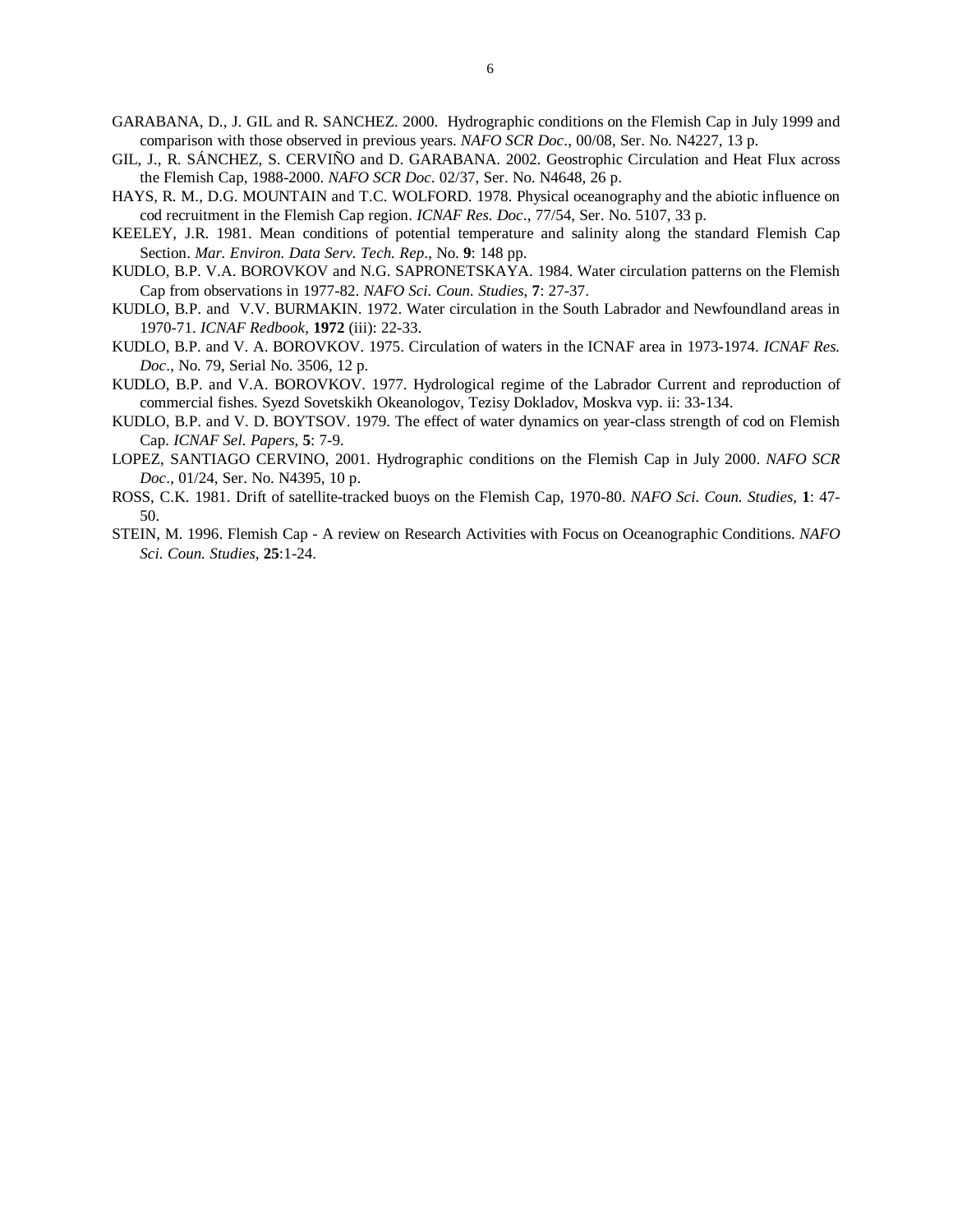

Fig. 1. Areal map showing the standard Flemish Cap section in NAFO Sub-area 3 and the Flemish Cap region in NAFO Div. 3M (top panel) and the major circulation features around the Flemish Cap area (bottom panel).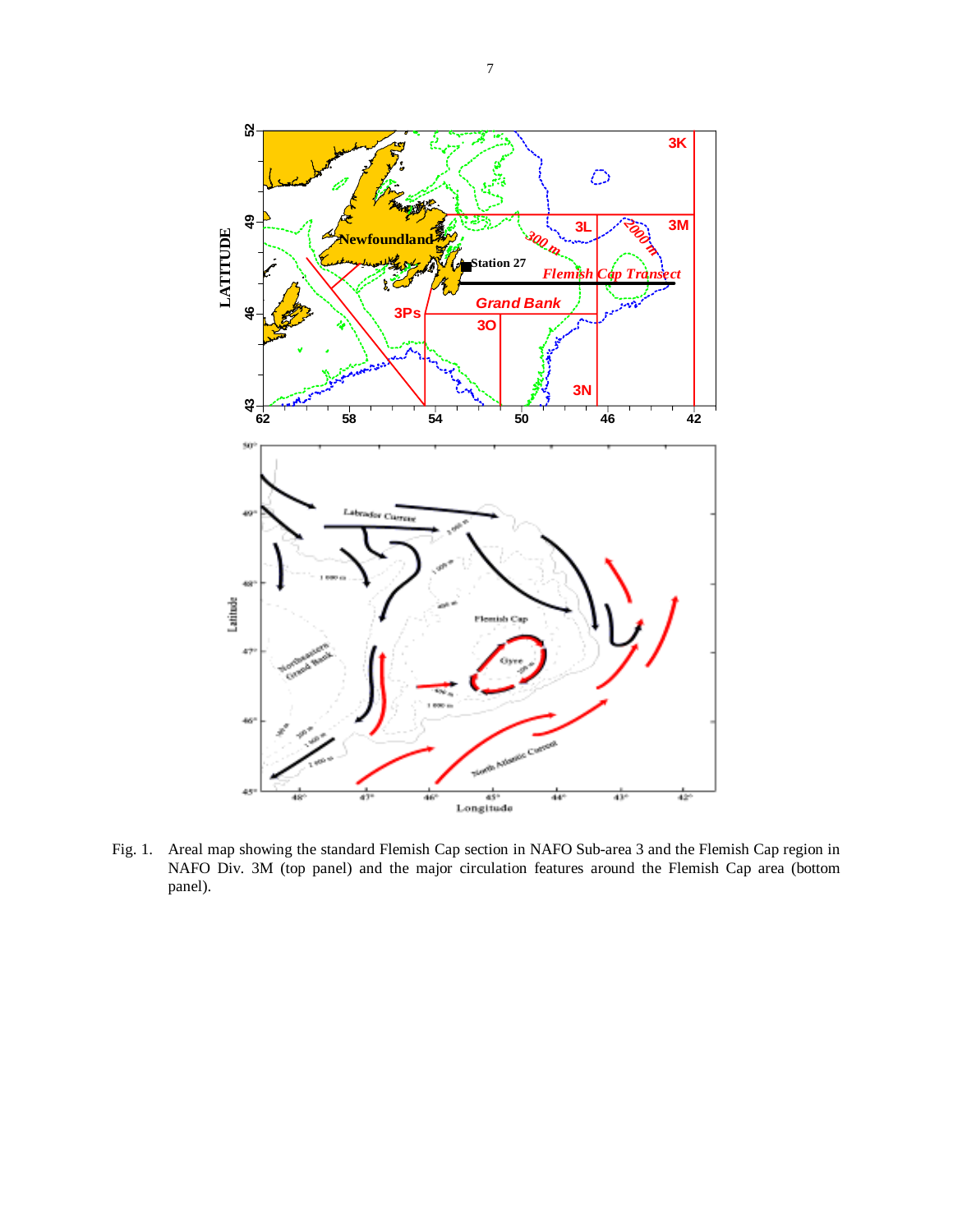

Fig. 2. Average temperature (in °C) and salinity on the Flemish Cap based on all data collected between July 9 to August 6 for the years 1971-2000.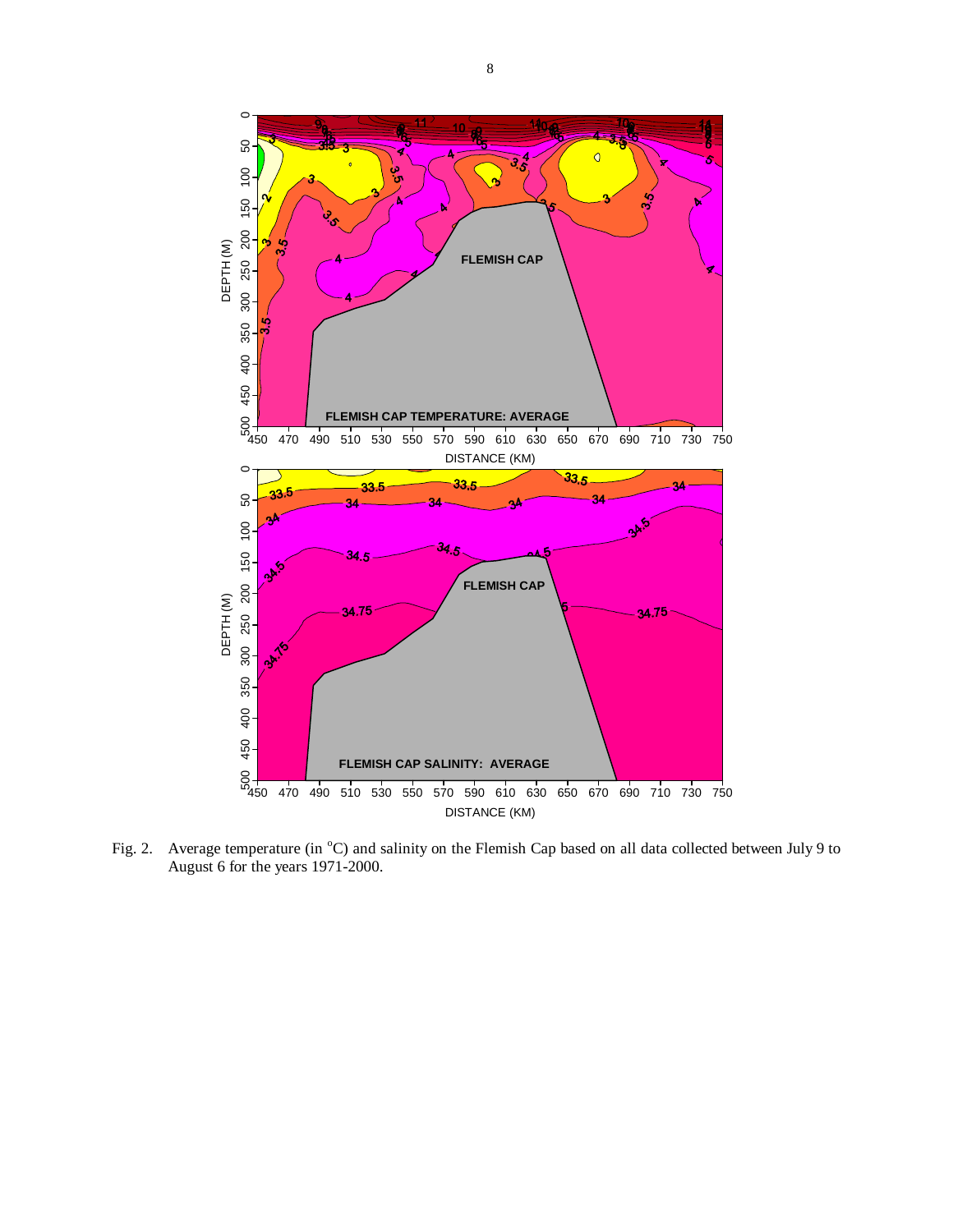

Fig. 3. The vertical distribution of temperature and temperature anomalies (in  $^{\circ}$ C) over the Flemish Cap (along 47 $^{\circ}$ N) for the summer of 2003.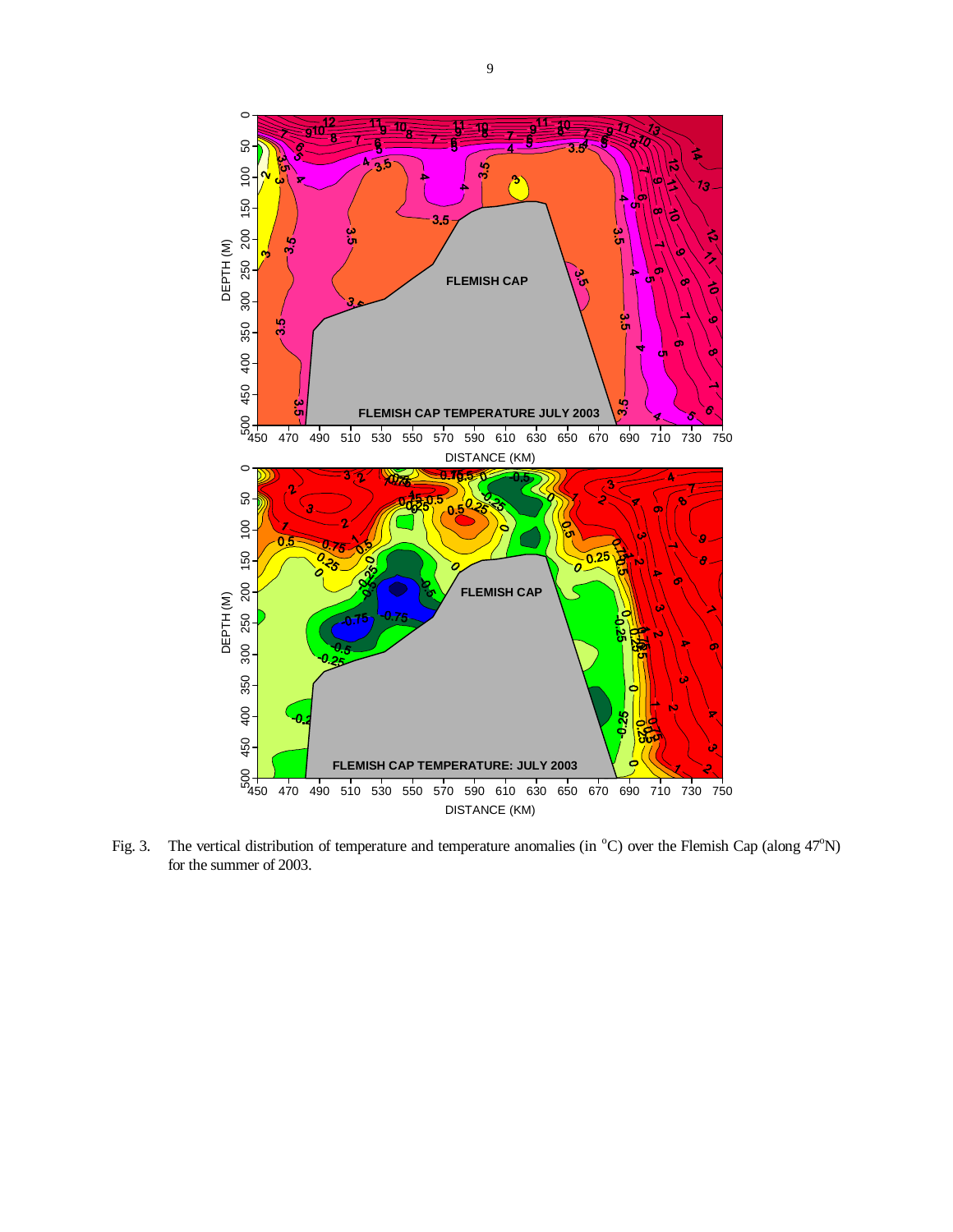

Fig. 4. The vertical distribution of salinity and salinity anomalies over the Flemish Cap (along 47°N) for the summer of 2003.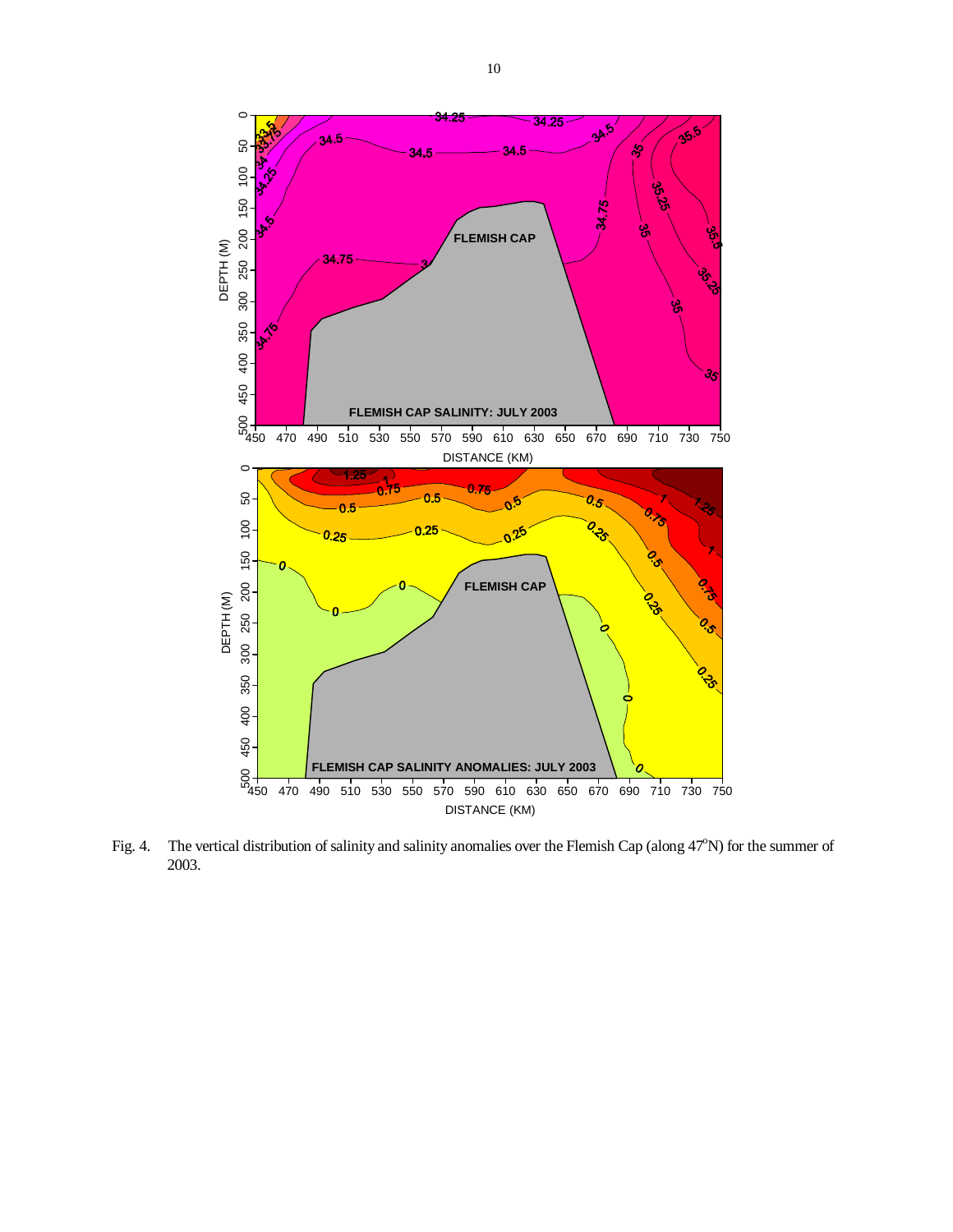

Fig. 5. Annual temperature and salinity anomalies at standard depths on the Flemish Cap in NAFO Div. 3M. The solid line represents a 5-year running mean.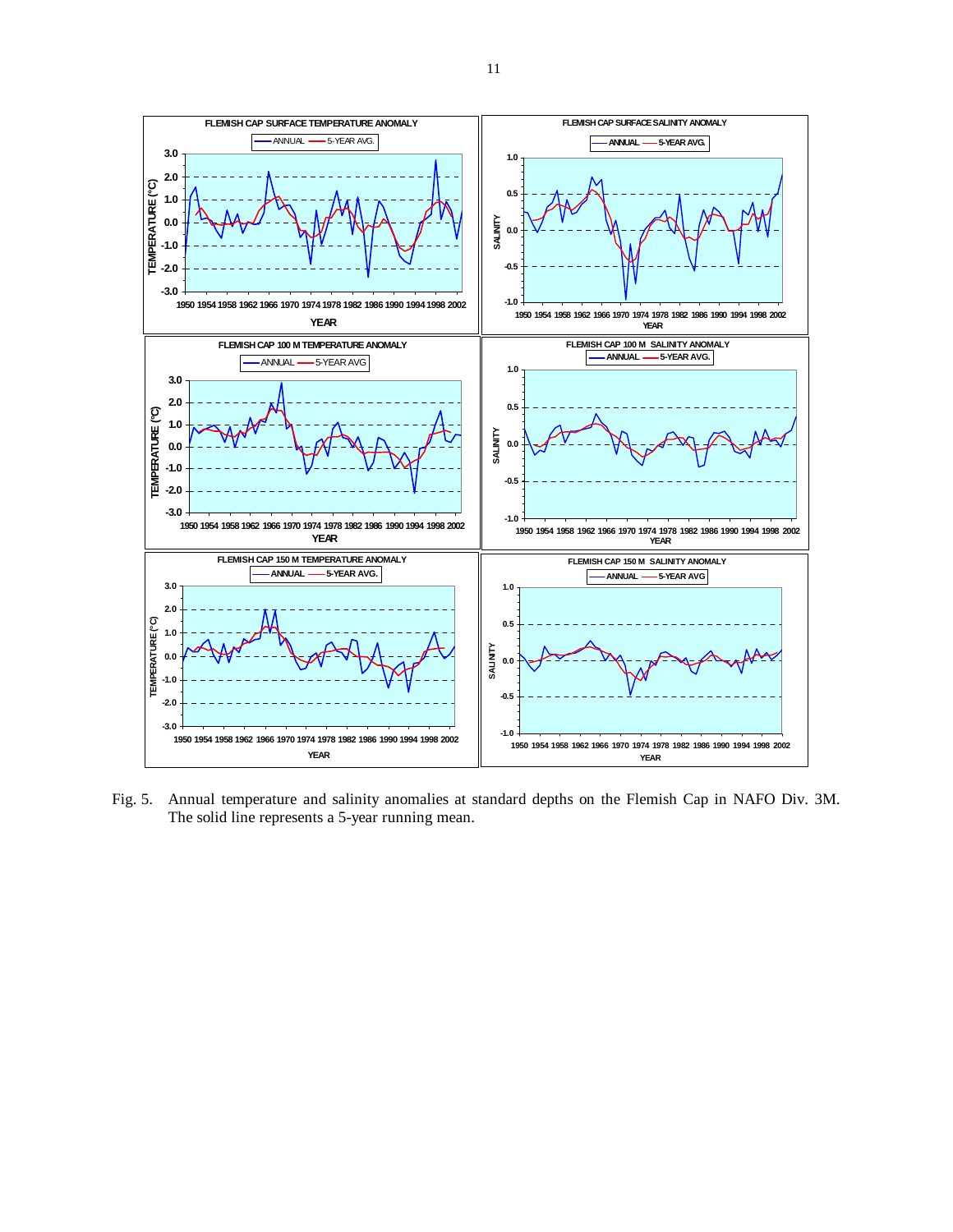![](_page_11_Figure_0.jpeg)

Fig. 6. The vertical distribution of dissolved oxygen percent saturation along 47°N for the summer of 2003.

![](_page_11_Figure_2.jpeg)

Fig. 7. The vertical distribution of chlorophyll concentrations (mg/l) along the 47°N transect for the summer of 2003.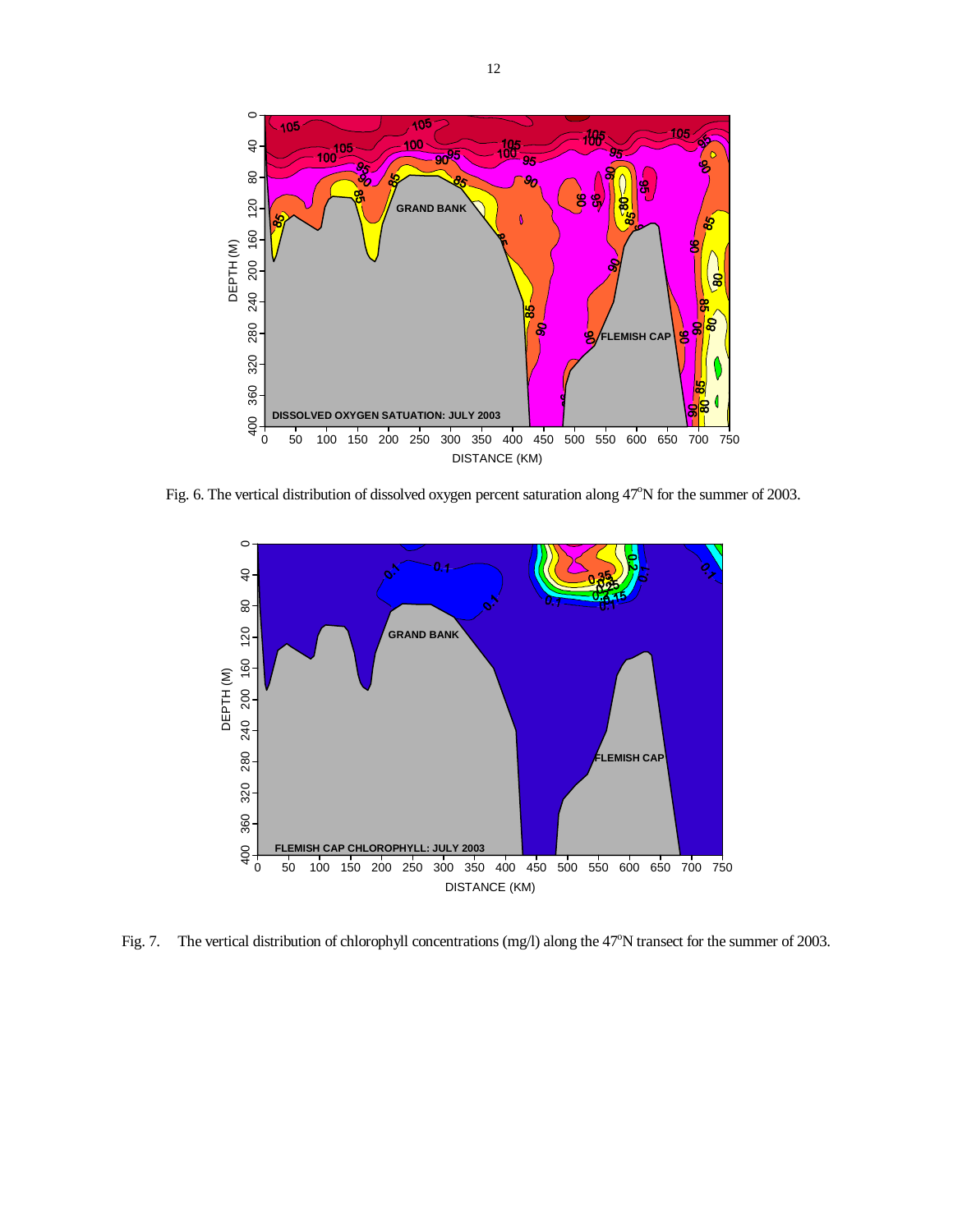![](_page_12_Figure_0.jpeg)

Fig. 8. The vertical distribution of the N-S geostrophic current field (in cm/s) over the Flemish Cap during the summer of 2002 estimated from the density data. Negative currents (blue) are southward and positive currents (red) are northward.

![](_page_12_Figure_2.jpeg)

Fig. 9. A vertical cross-section of the N-S current field (in cm/s) over the Flemish Cap (along 47°N) during July of 2002 measured with a 150 kHz ADCP. Negative currents (blue) are southward and positive currents (red) are northward.